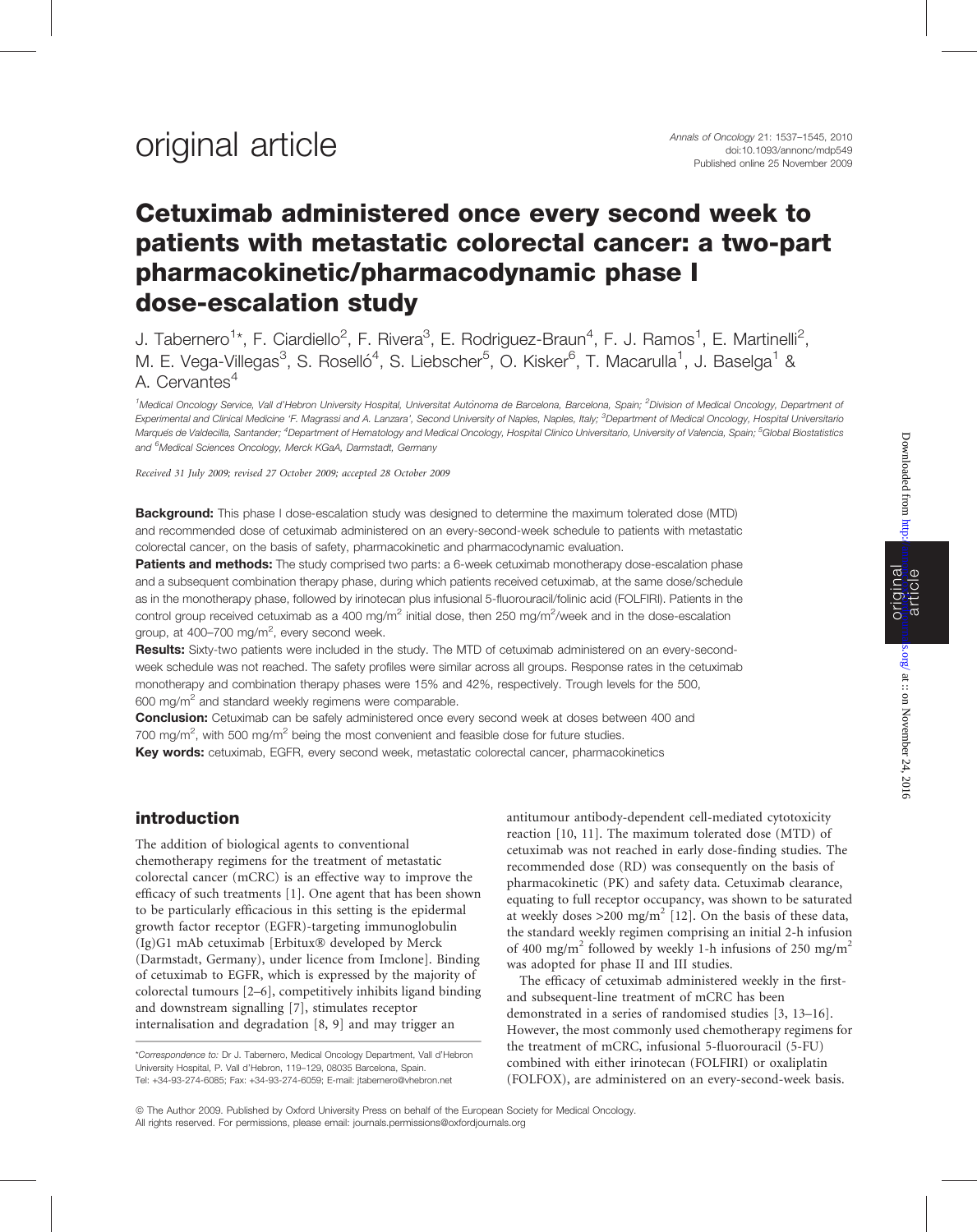# original article Annals of Oncology

#### Table 1. Patient and disease characteristics at baseline

| Variable                    | Cetuximab weekly            | Cetuximab every second week |                       |                       |                       |            |
|-----------------------------|-----------------------------|-----------------------------|-----------------------|-----------------------|-----------------------|------------|
|                             | $400/250$ mg/m <sup>2</sup> | $400 \text{ mg/m}^2$        | 500 mg/m <sup>2</sup> | 600 mg/m <sup>2</sup> | 700 mg/m <sup>2</sup> | $(n = 62)$ |
|                             | $(n = 13)$                  | $(n = 13)$                  | $(n = 14)$            | $(n = 12)$            | $(n = 10)$            |            |
| Age (years)                 |                             |                             |                       |                       |                       |            |
| Median                      | 67.0                        | 66.0                        | 68.5                  | 59.0                  | 63.5                  | 65.0       |
| Range                       | $55 - 75$                   | $47 - 77$                   | $42 - 80$             | $41 - 78$             | $39 - 73$             | $39 - 80$  |
| Gender, $n$ $(\%)$          |                             |                             |                       |                       |                       |            |
| Male                        | 6(46)                       | 9(69)                       | 11(79)                | 9(75)                 | 4(40)                 | 39(63)     |
| Female                      | 7(54)                       | 4(31)                       | 3(21)                 | 3(25)                 | 6(60)                 | 23(37)     |
| ECOG PS, $n$ $(\% )$        |                             |                             |                       |                       |                       |            |
| $\mathbf{0}$                | 7(54)                       | 11(85)                      | 13(93)                | 10(83)                | 8(80)                 | 49 (79)    |
|                             | 5(39)                       | 2(15)                       | 1(7)                  | 2(17)                 | $0(-)$                | 10(16)     |
| $\overline{2}$              | 1(8)                        | $0(-)$                      | $0(-)$                | $0(-)$                | 2(20)                 | 3(5)       |
| Site of primary, $n$ (%)    |                             |                             |                       |                       |                       |            |
| Colon                       | 8(62)                       | 9(69)                       | 5(36)                 | 7(58)                 | 7(70)                 | 36(58)     |
| Rectum                      | 5(38)                       | 4(31)                       | 8(57)                 | 3(25)                 | 3(30)                 | 23(37)     |
| Colon/rectum                | $0(-)$                      | $0(-)$                      | 1(7)                  | 2(17)                 | $0(-)$                | 3(5)       |
| Prior chemotherapy, $n$ (%) |                             |                             |                       |                       |                       |            |
| Neo/adjuvant                | 3(23)                       | 2(15)                       | 4(29)                 | 1(8)                  | 1(10)                 | 11(18)     |
| None                        | 10(77)                      | 11(85)                      | 10(71)                | 11(92)                | 9(90)                 | 51 (82)    |

ECOG PS, Eastern Cooperative Oncology Group performance status.

The synchronisation of cetuximab administration with that of the chemotherapy would simplify treatment schedules for the patient and, by potentially halving the number of hospital visits, would most likely reduce the overall cost of treatment for the health care provider. The prolonged half-life of cetuximab has prompted the evaluation of administration on an everysecond-week basis. The initial monotherapy phase of this twopart phase I study was therefore designed to establish the RD for cetuximab administered every second week. Subsequently, the combination therapy phase aimed to evaluate cetuximab at the tested doses in combination with FOLFIRI in relation to safety and efficacy. Patients in the control arm received the standard weekly cetuximab regimen, as monotherapy and then in combination with FOLFIRI. An important part of exploring whether the every-second-week administration of cetuximab was feasible was to demonstrate that the PK and pharmacodynamic parameters for this and the standard weekly regimen were comparable and further that there were no marked differences in the safety or efficacy profiles of cetuximab administered at the every-second-week RD compared with the standard weekly dose.

### patients and methods

#### patient eligibility

Patients were eligible for inclusion if they were at least 18 years of age with histologically confirmed EGFR-expressing mCRC. EGFR expression was evaluated using a DakoCytomation pharmDx™ immunohistochemistry kit (Dako, Glostrup, Denmark), with one tumour cell staining to any intensity being the minimum criterion required to confirm expression. Patients were required to have at least one tumour site accessible for biopsy and at least one bi-dimensionally measurable lesion, not in an irradiated area. They also had to have an Eastern Cooperative Oncology Group performance status of two or less, a life expectancy of  $\geq$ 12 weeks and adequate bone marrow, liver, and renal function. Principal exclusion

criteria were previous exposure to EGFR-targeting therapy, previous chemotherapy for mCRC, previous adjuvant treatment within 6 months of study entry, surgery or irradiation within 30 days of study entry, or known or suspected brain metastases.

The protocol was reviewed by independent ethics committees at each centre and the study was carried out according to the principles of the Declaration of Helsinki. All patients provided informed consent.

#### study design and dosing

This multicentre phase I study was divided into two parts: a monotherapy phase lasting 6 weeks and a combination therapy phase, during which patients received cetuximab, at the same dose/schedule as during the monotherapy phase, followed after 1 h (every second week in the control arm) by irinotecan, infused over 30–90 min, at 180 mg/m<sup>2</sup>; folinic acid, infused over 2 h at 400 mg/m<sup>2</sup> (rac; 200 mg/m<sup>2</sup> if L form); and then 5-FU given as a bolus injection at 400 mg/ $m^2$  followed by a continuous infusion of 2400 mg/m<sup>2</sup> over 46 h (FOLFIRI). Treatment was continued until the occurrence of progressive disease (PD) or unacceptable toxicity. Patients with unacceptable chemotherapy-related toxicity could continue on cetuximab monotherapy.

The primary objective was to determine the MTD (equivalent to the RD) of cetuximab when administered to patients with mCRC every second week for 6 weeks, on the basis of the occurrence of dose-limiting toxicity (DLT). Secondary objectives included assessments of safety, PK, best overall response (each phase), progression-free survival (PFS), and [as extensively reported [17]] pharmacodynamic, pharmacogenomic and pharmacoproteomic end points. PK and pharmacodynamic results were to be taken into consideration when determining the RD of cetuximab administered every second week.

Patients were assigned sequentially to either the standard-dose group or the dose-escalation group. All patients received antihistamine premedication for the cetuximab infusions. The standard-dose group received an initial 2-h infusion of cetuximab 400 mg/m<sup>2</sup>, followed by weekly doses of 250 mg/m<sup>2</sup>, infused over 1 h. The first cohort of nine fully assessable patients in the dose-escalation group were to receive an initial cetuximab infusion of 400 mg/m<sup>2</sup> followed by infusions of 400 mg/m<sup>2</sup> every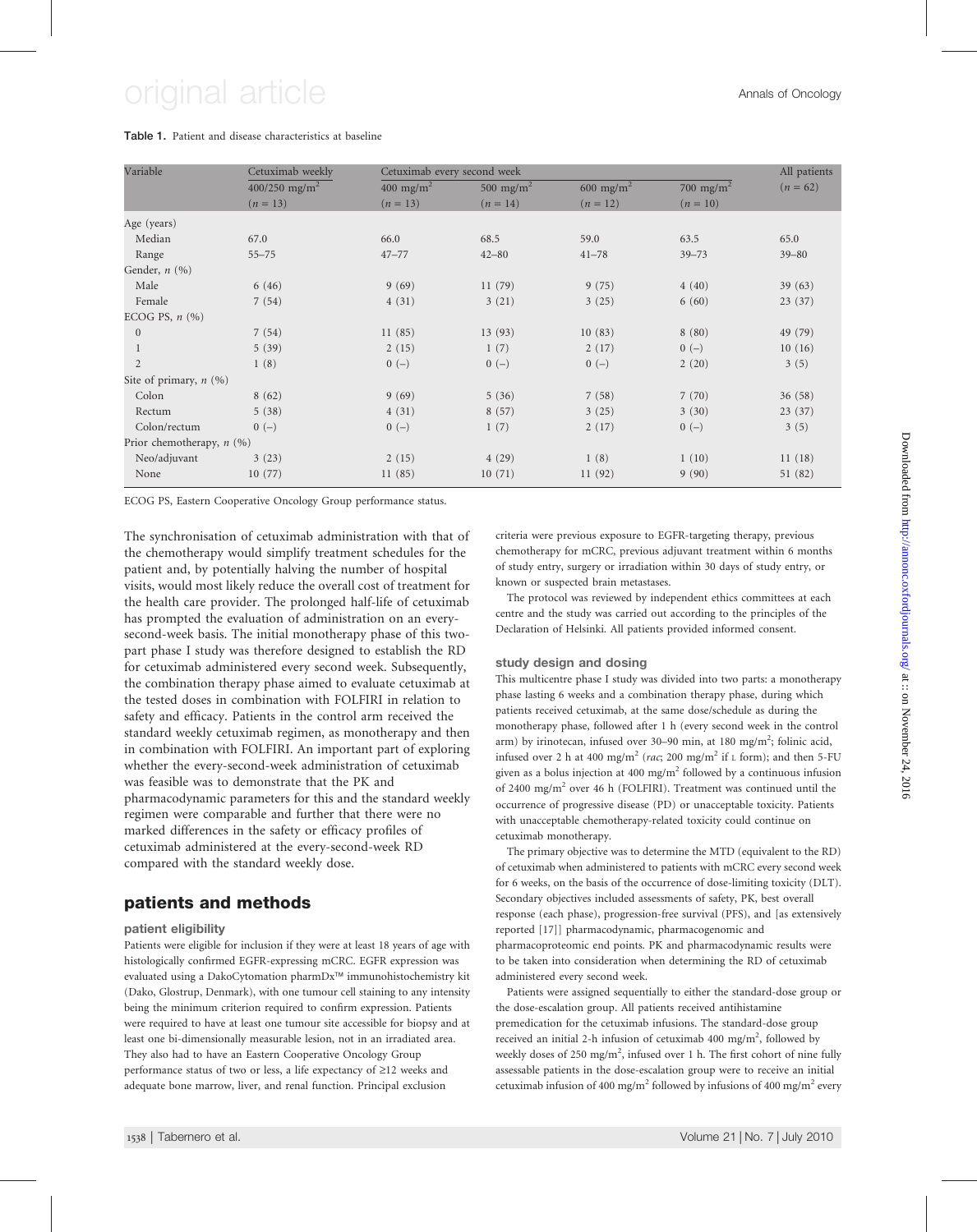# Annals of Oncology **Annals** of Oncology

#### Table 2. Exposure to treatment

| Variable                                 | Cetuximab weekly          |                      | Cetuximab every second week |                       |                       |  |  |  |
|------------------------------------------|---------------------------|----------------------|-----------------------------|-----------------------|-----------------------|--|--|--|
|                                          | 400/250 mg/m <sup>2</sup> | $400 \text{ mg/m}^2$ | 500 mg/m <sup>2</sup>       | 600 mg/m <sup>2</sup> | 700 mg/m <sup>2</sup> |  |  |  |
|                                          | $(n = 13)$                | $(n = 13)$           | $(n = 14)$                  | $(n = 12)$            | $(n = 10)^{a}$        |  |  |  |
| Cetuximab monotherapy                    |                           |                      |                             |                       |                       |  |  |  |
| Cumulative dose, $mg/m2$                 |                           |                      |                             |                       |                       |  |  |  |
| Median                                   | 1650                      | 1200                 | 1497                        | 1793                  | 2093                  |  |  |  |
| $Q1-Q3$                                  | 1634-1690                 | 1196-1209            | 1483-1507                   | 1781-1803             | 2040-2104             |  |  |  |
| Dose intensity, mg/m <sup>2</sup> /week  |                           |                      |                             |                       |                       |  |  |  |
| Median                                   | 275                       | 201                  | 250                         | 298                   | 346                   |  |  |  |
| $Q1 - Q3$                                | $272 - 283$               | 199-205              | $247 - 252$                 | 294-308               | 342-350               |  |  |  |
| Relative dose intensity, $n$ (%)         |                           |                      |                             |                       |                       |  |  |  |
| 80% to <90%                              | $0\ (-)$                  | 1(8)                 | $0(-)$                      | $0(-)$                | 1(10)                 |  |  |  |
| ≥90%                                     | 13(100)                   | 12(92)               | 14(100)                     | 12(100)               | 9(90)                 |  |  |  |
| Combination therapy                      |                           |                      |                             |                       |                       |  |  |  |
| Cetuximab                                |                           |                      |                             |                       |                       |  |  |  |
| Median duration of                       | 28.1                      | 36.0                 | 42.1                        | 27.9                  | 31.5                  |  |  |  |
| treatment, weeks <sup>b</sup>            |                           |                      |                             |                       |                       |  |  |  |
| Cumulative dose, mg/m <sup>2</sup>       |                           |                      |                             |                       |                       |  |  |  |
| Median                                   | 4609                      | 5916                 | 7893                        | 5356                  | 8200                  |  |  |  |
| $Q1-Q3$                                  | 2881-7981                 | 3836-7371            | 6869-14 222                 | 4160-8425             | 5804-11 188           |  |  |  |
| Dose intensity (mg/m <sup>2</sup> /week) |                           |                      |                             |                       |                       |  |  |  |
| Median                                   | 238                       | 193                  | 230                         | 286                   | 293                   |  |  |  |
| $Q1 - Q3$                                | $223 - 246$               | 184-198              | 219-237                     | 278-292               | 288-334               |  |  |  |
| Relative dose intensity, $n$ (%)         |                           |                      |                             |                       |                       |  |  |  |
| 60% to $<80\%$                           | 2(15)                     | $0(-)$               | 2(14)                       | $0(-)$                | $0(-)$                |  |  |  |
| 80% to <90%                              | 2(15)                     | 2(15)                | 4(29)                       | 1(8)                  | 5(56)                 |  |  |  |
| ≥90%                                     | 9(69)                     | 11(85)               | 8(57)                       | 11(92)                | 4(44)                 |  |  |  |
| Irinotecan                               |                           |                      |                             |                       |                       |  |  |  |
| Median duration of                       | 19.7                      | 30.0                 | 36.1                        | 20.5                  | 28.0                  |  |  |  |
| treatment, weeks                         |                           |                      |                             |                       |                       |  |  |  |
| Relative dose intensity, $n$ (%)         |                           |                      |                             |                       |                       |  |  |  |
| $<60\%$                                  | 1(8)                      | $0(-)$               | 1(7)                        | $0(-)$                | 1(11)                 |  |  |  |
| 60% to <80%                              | 4(31)                     | 3(23)                | 5(36)                       | 1(8)                  | 2(22)                 |  |  |  |
| 80% to <90%                              | 2(15)                     | 2(15)                | 4(29)                       | 2(17)                 | $0(-)$                |  |  |  |
| ≥90%                                     | 6(46)                     | 8(62)                | 4(29)                       | 9(75)                 | 6(67)                 |  |  |  |
| $5-FU$                                   |                           |                      |                             |                       |                       |  |  |  |
| Median duration of                       | 19.9                      | 30.1                 | 36.2                        | 20.6                  | 28.1                  |  |  |  |
| treatment, weeks                         |                           |                      |                             |                       |                       |  |  |  |
| Relative dose intensity, $n$ (%)         |                           |                      |                             |                       |                       |  |  |  |
| $<60\%$                                  | 2(15)                     | $0(-)$               | 1(7)                        | $0(-)$                | 1(11)                 |  |  |  |
| 60% to <80%                              | 3(23)                     | 4(31)                | 4(29)                       | 1(8)                  | 2(22)                 |  |  |  |
| 80% to <90%                              | 2(15)                     | 1(8)                 | 6(43)                       | 2(17)                 | 1(11)                 |  |  |  |
| ≥90%                                     | 6(46)                     | 8(62)                | 3(21)                       | 9(75)                 | 5(56)                 |  |  |  |

 $n = 9$  for combination therapy phase.

<sup>b</sup>Total for monotherapy plus combination therapy phases.

Q1–Q3, first to third inter-quartile range; 5-FU, 5-fluorouracil.

second week (2-h infusions of 200 ml/m<sup>2</sup> of solution). If no or one of the patients treated at this starting dose level experienced DLT, successive cohorts of nine fully assessable patients were to be entered at each of the subsequent dose levels (of 500, 600 and 700 mg/m<sup>2</sup>, in volumes of 250, 300 and 350 ml/m<sup>2</sup>, infused over 2.5, 3 or 3.5 h, respectively). If DLT occurred in two or more patients treated at the same dose level, escalation was terminated; if two patients showed DLTs, the MTD had been reached at that dose level; alternatively, if three or more patients experienced DLTs, the dose level below was considered to be the MTD. Intrapatient dose escalation was not permitted. DLT was defined as any grade 3 or 4 haematological or non-haematological toxicity [except for infusion-related

reactions (IRRs) and grade 3 skin toxicity occurring during the first 6 weeks of treatment] or administration of <66% of the assigned dose (i.e. a delay of >14 days in the first 6 weeks) due to toxicity at any of the cetuximab doses.

statistical methods and considerations

The primary target variable was the MTD of cetuximab monotherapy measured by DLT observed during the first 6 weeks of treatment. Efficacy and safety assessments were carried out on the intention to treat (ITT)/ safety population. Response was assessed by the investigators according to modified criteria of the World Health Organization. Imaging of the chest,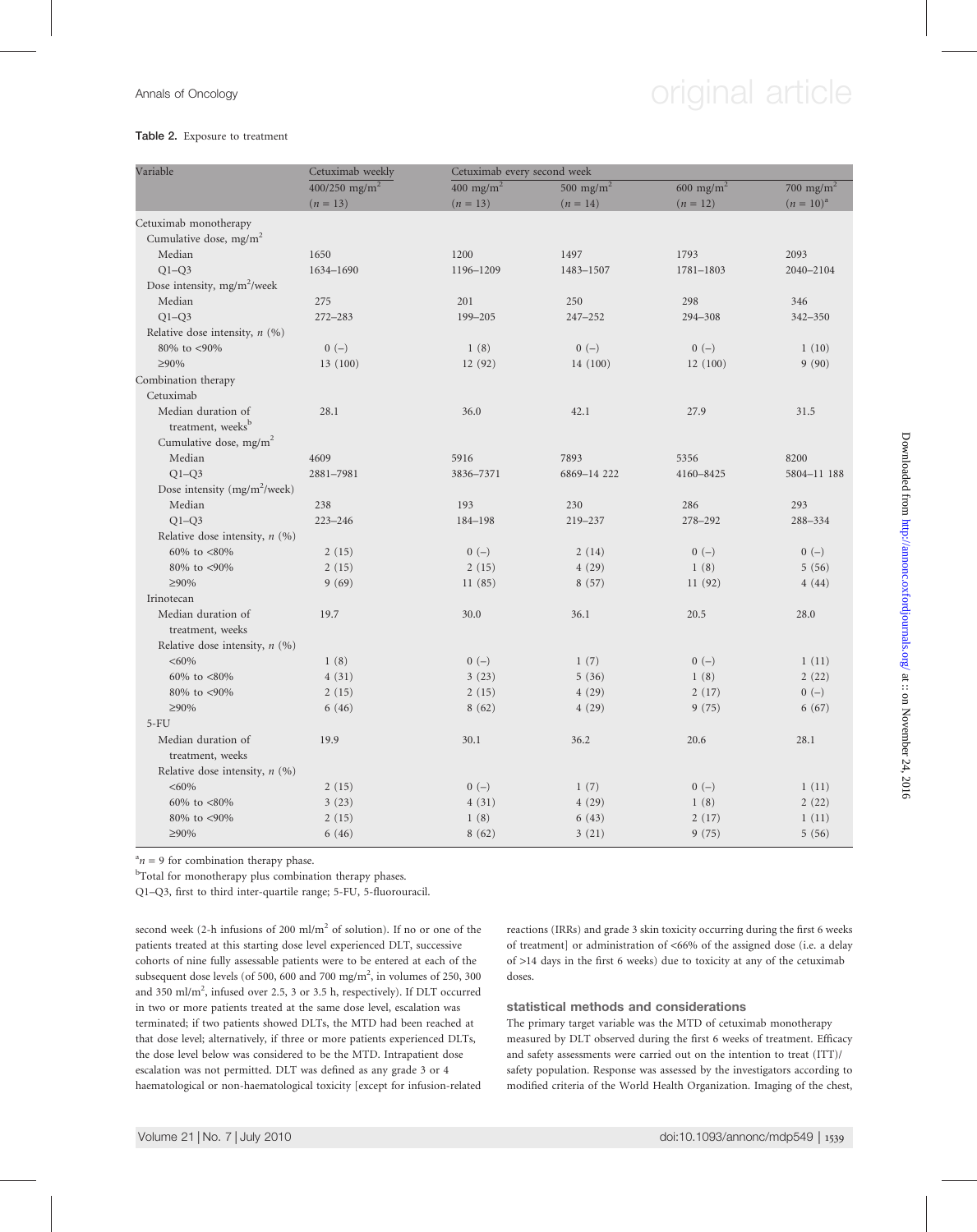# original article **Annals of Oncology**

#### Table 3. Treatment-related grade 3/4 adverse events

| MedDRA-preferred term, n    | Cetuximab weekly          | Cetuximab every second week |                       |                          |                          | All patients   |
|-----------------------------|---------------------------|-----------------------------|-----------------------|--------------------------|--------------------------|----------------|
| (9/0)                       | 400/250 mg/m <sup>2</sup> | 400 mg/m <sup>2</sup>       | 500 mg/m <sup>2</sup> | 600 mg/m <sup>2</sup>    | 700 mg/m <sup>2</sup>    | $(n = 61)^{b}$ |
|                             | $(n = 13)$                | $(n = 13)$                  | $(n = 14)$            | $(n = 12)$               | $(n=9)^{a}$              |                |
| Monotherapy                 |                           |                             |                       |                          |                          |                |
| Rash                        |                           | 1(8)                        |                       |                          |                          | 1(2)           |
| Combination therapy         |                           |                             |                       |                          |                          |                |
| Any                         | 11(85)                    | 7(54)                       | 11(79)                | 5(42)                    | 7(78)                    | 41(67)         |
| Diarrhoea                   | 5(38)                     | 6(46)                       | 4(29)                 | 2(17)                    | 1(11)                    | 18(30)         |
| Neutropenia                 | 6(46)                     | 1(8)                        | 4(29)                 | 3(25)                    | 1(11)                    | 15(25)         |
| Rash                        |                           | $\qquad \qquad -$           | 5(36)                 | 1(8)                     | 3(33)                    | 9(15)          |
| Conjunctivitis              | 1(8)                      |                             | 1(7)                  |                          | 1(11)                    | 3(5)           |
| Febrile neutropenia         | 1(8)                      |                             | 2(14)                 |                          |                          | 3(5)           |
| Vomiting                    | 1(8)                      | 1(8)                        | 1(7)                  |                          |                          | 3(5)           |
| Asthenia                    |                           | 1(8)                        | 1(7)                  |                          | $\overline{\phantom{0}}$ | 2(3)           |
| Mucosal inflammation        | 1(8)                      |                             |                       |                          | 1(11)                    | 2(3)           |
| Deep vein thrombosis        | 1(8)                      |                             | 1(7)                  |                          |                          | 2(3)           |
| Abdominal pain              |                           |                             |                       |                          | 1(11)                    | 1(2)           |
| Hypocalcaemia               |                           |                             | 1(7)                  |                          | $\qquad \qquad -$        | 1(2)           |
| Hyperglycaemia              |                           | 1(8)                        |                       |                          |                          | 1(2)           |
| Hypomagnesaemia             |                           |                             | 1(7)                  |                          |                          | 1(2)           |
| Myocardial ischaemia        |                           | 1(8)                        |                       |                          |                          | 1(2)           |
| Nail disorder               |                           |                             |                       |                          | 1(11)                    | 1(2)           |
| Nausea                      | 1(8)                      |                             |                       |                          |                          | 1(2)           |
| Paronychia                  |                           |                             |                       | $\overline{\phantom{0}}$ | 1(11)                    | 1(2)           |
| Skin infection              |                           |                             | 1(7)                  |                          |                          | 1(2)           |
| Skin fissures               |                           |                             | 1(7)                  |                          |                          | 1(2)           |
| Pulmonary embolism          |                           |                             | 1(7)                  |                          |                          | 1(2)           |
| Acne-like rash <sup>c</sup> |                           |                             |                       |                          |                          |                |
| Monotherapy                 |                           | 1(8)                        |                       |                          |                          | 1(2)           |
| Combination therapy         |                           |                             | 5(36)                 | 1(8)                     | 3(33)                    | 9(15)          |

MedDRA, Medical Dictionary for Regulatory Activities.

 $a_n = 10$  for monotherapy phase.

 $b_n = 62$  for monotherapy phase.

c Acne-like rash is a special adverse event category, comprising MedDRA 8.1 terms: acne, acne pustular, dermatitis acneiform, dry skin, erythema, folliculitis, pruritus, rash, rash erythematous, rash follicular, rash generalised, rash macular, rash maculopapular, rash papular, rash pruritic, rash pustular, skin exfoliation, skin hyperpigmentation, telangiectasia, xerosis.

abdomen and pelvis was carried out at baseline by computed tomography or magnetic resonance imaging. Subsequently, lesions were assessed every 6 weeks to monitor disease progression. Treatment-emergent adverse events (AEs) occurring from the first day of study medication until 6 weeks after the last dose were graded using the National Cancer Institute—Common Toxicity Criteria, Version 2.

PFS time was defined as the duration from the first infusion of cetuximab until the first observation of radiologically confirmed disease progression or death due to any cause when this occurred within 60 days of the last tumour response assessment or of the day of the first cetuximab infusion (whichever was later). The Kaplan–Meier method [18] was used to investigate PFS time.

#### PK analysis

For the PK analysis of cetuximab, 2.5-ml blood samples were taken in the standard-dose group on day 1 [before and at the end of infusion (EOI)], on days 8, 15 and 22 before EOI, and on day 29 before and at the EOI, and 4, 24, 48, 96 and 168 h after the start of infusion. In the dose-escalation group, blood samples were taken on day 1 before and at the EOI, on day 15 before EOI and on day 29 before and at the EOI, and 4, 24, 48, 96, 168, 240, 288 and 336 h after the start of infusion. Starting with day 43 in both

dose groups, blood samples for PK analysis were collected before each cetuximab infusion until the occurrence of PD. Serum was extracted from blood immediately and stored at  $-20^{\circ}$ C until analysis.

Analysis of serum samples was carried out using a validated sandwich enzyme-linked immunosorbent assay. The lower and upper limits of quantification for the undiluted cetuximab samples were 0.25 and 7.5 µg/ml, respectively. Calculation of PK parameters was carried out from concentration data derived after cetuximab infusion on day 29 according to noncompartmental methods using the PK software programme KINETICA, version 4.1.1 (InnaPhase Corp., Philadelphia, PA). PK analysis included determinations of maximum serum concentration  $(C_{\text{max}})$ , trough plasma concentration ( $C_{\text{min}}$ ), time to maximum concentration ( $t_{\text{max}}$ ), average serum concentration at steady state  $(C_{av})$ , area under the plasma concentration–time curve from time zero to the last sampling time  $(AUC_{0-t})$ , apparent terminal elimination half-life associated with the negative terminal slope  $(t_{1/2})$ , total body clearance of drug from plasma (CL), trough concentrations before the second infusion and the volume of distribution at steady state  $(V_{ss})$ .

#### pharmacodynamic studies

Skin biopsies were taken at baseline and week 4 for immunohistochemical expression analyses of a panel of markers associated with EGFR signalling.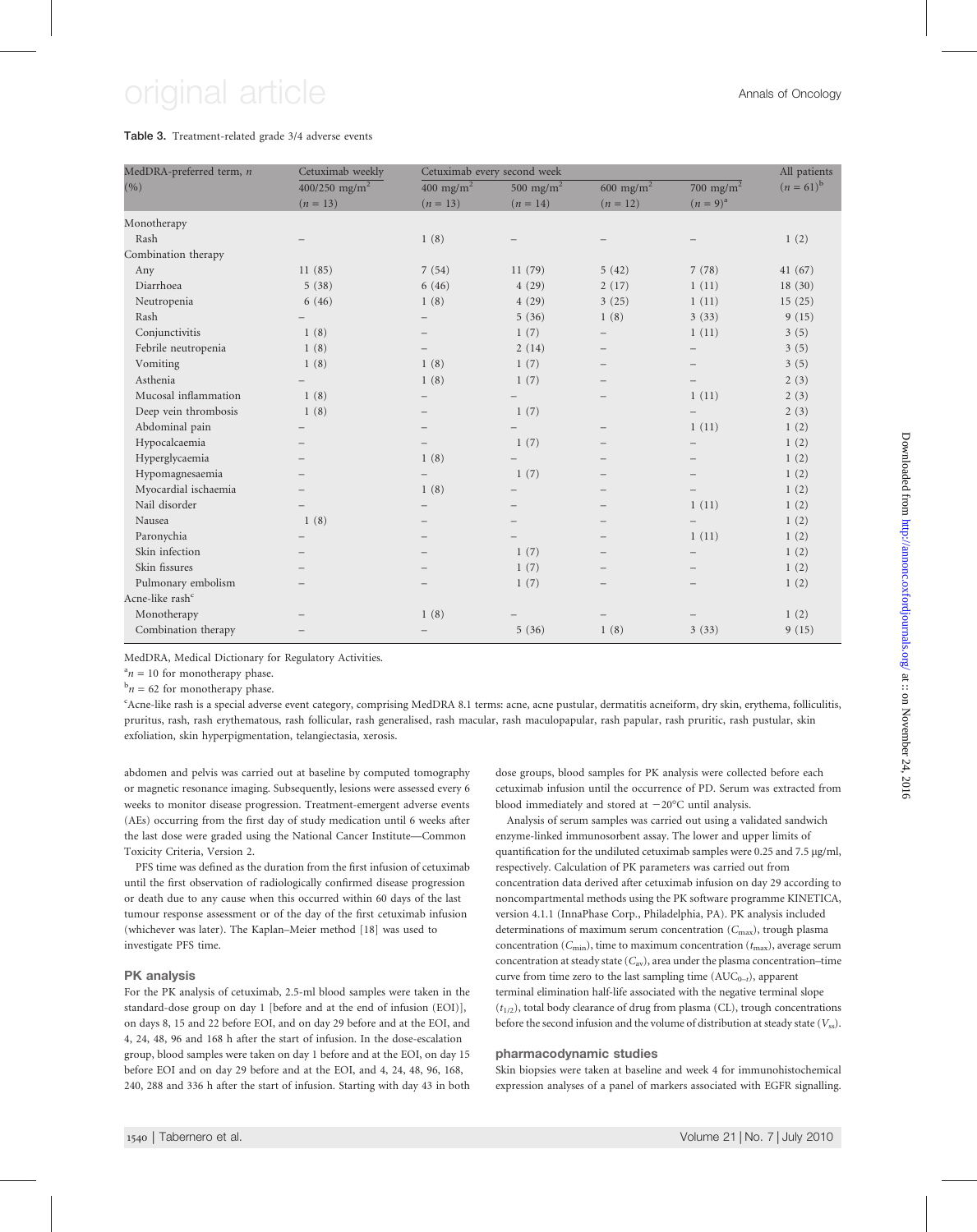# Annals of Oncology **Annals of Oncology** original article

#### Table 4. Efficacy

| Efficacy variable                               | Cetuximab weekly      | Cetuximab every second week | All patients          |                       |                |                |
|-------------------------------------------------|-----------------------|-----------------------------|-----------------------|-----------------------|----------------|----------------|
|                                                 | 250 mg/m <sup>2</sup> | 400 mg/m <sup>2</sup>       | 500 mg/m <sup>2</sup> | 600 mg/m <sup>2</sup> | 700 mg/m $^2$  | $(n = 62)$     |
|                                                 | $(n = 13)$            | $(n = 13)$                  | $(n = 14)$            | $(n = 12)$            | $(n = 10)$     |                |
| Monotherapy                                     |                       |                             |                       |                       |                |                |
| Response, $n$ (%)                               |                       |                             |                       |                       |                |                |
| Complete response                               | $0(-)$                | $0(-)$                      | $0(-)$                | $0(-)$                | $0(-)$         | $0(-)$         |
| Partial response                                | 1(8)                  | 1(8)                        | 3(21)                 | 3(25)                 | 1(10)          | 9(15)          |
| Stable disease                                  | 6(46)                 | 7(54)                       | 7(50)                 | 5(42)                 | 7(70)          | 32(52)         |
| Progressive disease                             | 6(46)                 | 5(38)                       | 4(29)                 | 4(33)                 | 1(10)          | 20(32)         |
| Not evaluable                                   | $0(-)$                | $0(-)$                      | $0(-)$                | $0(-)$                | 1(10)          | 1(2)           |
| Overall response rate, %<br>$(95\% \text{ CI})$ | $8(0.2 - 36)$         | $8(0.2 - 36)$               | $21(5-51)$            | $25(6-57)$            | $10(0.3-45)$   | $15(7-26)$     |
| Disease control rate, %                         | $54(25-81)$           | $62(32 - 86)$               | $71(42-92)$           | $67(35-90)$           | $80(44-98)$    | $66(53-78)$    |
| $(95\% \text{ CI})$                             |                       |                             |                       |                       |                |                |
| Combination therapy                             |                       |                             |                       |                       |                |                |
| Response, $n$ (%)                               |                       |                             |                       |                       |                |                |
| Complete response                               | $0(-)$                | $0(-)$                      | $0(-)$                | $0(-)$                | $0(-)$         | $0(-)$         |
| Partial response                                | 4(31)                 | 5(38)                       | 8(57)                 | 4(33)                 | 5(50)          | 26(42)         |
| Stable disease                                  | 7(54)                 | 7(54)                       | 6(43)                 | 6(50)                 | 3(30)          | 29 (47)        |
| Progressive disease                             | 2(15)                 | $0(-)$                      | $0(-)$                | 1(8)                  | 1(10)          | 4(6)           |
| Not evaluable                                   | $0(-)$                | 1(8)                        | $0(-)$                | 1(8)                  | 1(10)          | 3(5)           |
| Overall response rate, %<br>$(95\% \text{ CI})$ | $31(9-61)$            | $38(14 - 68)$               | $57(29 - 82)$         | $33(10-65)$           | $50(19-81)$    | $42(30-55)$    |
| Disease control rate, %<br>$(95\% \text{ CI})$  | $85(55-98)$           | $92(64-100)$                | $100(77-100)$         | $83(52-98)$           | $80(44 - 98)$  | 89 (78-95)     |
| PFS time, months                                |                       |                             |                       |                       |                |                |
| Median (95% CI)                                 | $4.4(3.2-9.5)$        | $9.4(4.6-12.2)$             | $13.6(9.2 - 17.4)$    | 6.9 (4.3 to NR)       | $6.3(2.7-8.4)$ | $8.4(6.3-9.5)$ |
| PFS rate, %                                     |                       |                             |                       |                       |                |                |
| 6 months (95% CI)                               | $38(12-65)$           | $60(32-87)$                 | $90(71-100)$          | $67(36-99)$           | $60(30-90)$    | $63(50-76)$    |
| 12 months (95% CI)                              |                       | $26(0-54)$                  | $60(24 - 96)$         |                       | $18(0-48)$     | $25(10-39)$    |

CI, confidence interval; PFS, progression-free survival; NR, not reached.

In order to screen for biomarkers associated with response to cetuximab, tumour and plasma biopsies were also taken at baseline and week 4 and used, respectively, in gene expression microarray and proteomic evaluations. Mutation analysis was carried out on archival formalin-fixed paraffin-embedded tumour tissue to assess the impact of somatic KRAS mutations on the clinical activity of cetuximab. Processing of the samples, analytical methods and associated statistical analyses are described in full in a separate manuscript [17].

### results

### patient and baseline characteristics

From September 2004 to August 2006, 62 Caucasian patients were enrolled at four centres in two European countries and entered into the monotherapy phase of the study; all received at least one infusion of cetuximab (ITT/safety population). Sixtyone patients entered the combination therapy phase of the study and received at least one infusion of cetuximab and FOLFIRI. Complete PK analyses were conducted on 46 patients. Baseline patient and disease characteristics were generally well balanced between the treatment groups (Table 1).

#### exposure to study treatment

Exposure to study treatment is summarised in Table 2. In the monotherapy phase, 97% of patients achieved a relative dose

intensity (RDI) for cetuximab of  $\geq$ 90%. In the combination therapy phase, 70% of patients achieved an RDI for cetuximab of  $\geq$ 90% with 93% achieving an RDI  $\geq$ 80%. The longest median durations of cetuximab treatment were seen in the 400 and 500 mg/m<sup>2</sup> groups (36.0 and 42.1 weeks, respectively). These figures compare favourably with 28.1 weeks for patients receiving the standard weekly regimen (Table 2). The RDIs for irinotecan and 5-FU were between 80% and 100% for 70% of patients in each case.

Cetuximab treatment was delayed during the monotherapy phase in six (10%) patients due to AEs (intestinal perforation and hepatic haematoma, one patient each at 250 mg/m<sup>2</sup>; rash, one patient at 400 mg/m<sup>2</sup>; abdominal pain and constipation, one patient at 600 mg/m<sup>2</sup>; and Escherichia bacteraemia and tonsillitis, one patient each at 700 mg/m<sup>2</sup>). Cetuximab treatment was delayed due to AEs in the combination therapy phase in 36 patients (59%; 62% and 58% of patients, respectively, receiving cetuximab weekly and every second week). The most frequent reasons were diarrhoea (10 patients, 16%), rash, and neutropenia (both 9 patients, 15%). The cetuximab dose was not reduced due to AEs in the monotherapy phase and was reduced in the combination therapy phase in only one patient in the 500 mg/m<sup>2</sup> dose group, because of skin fissures.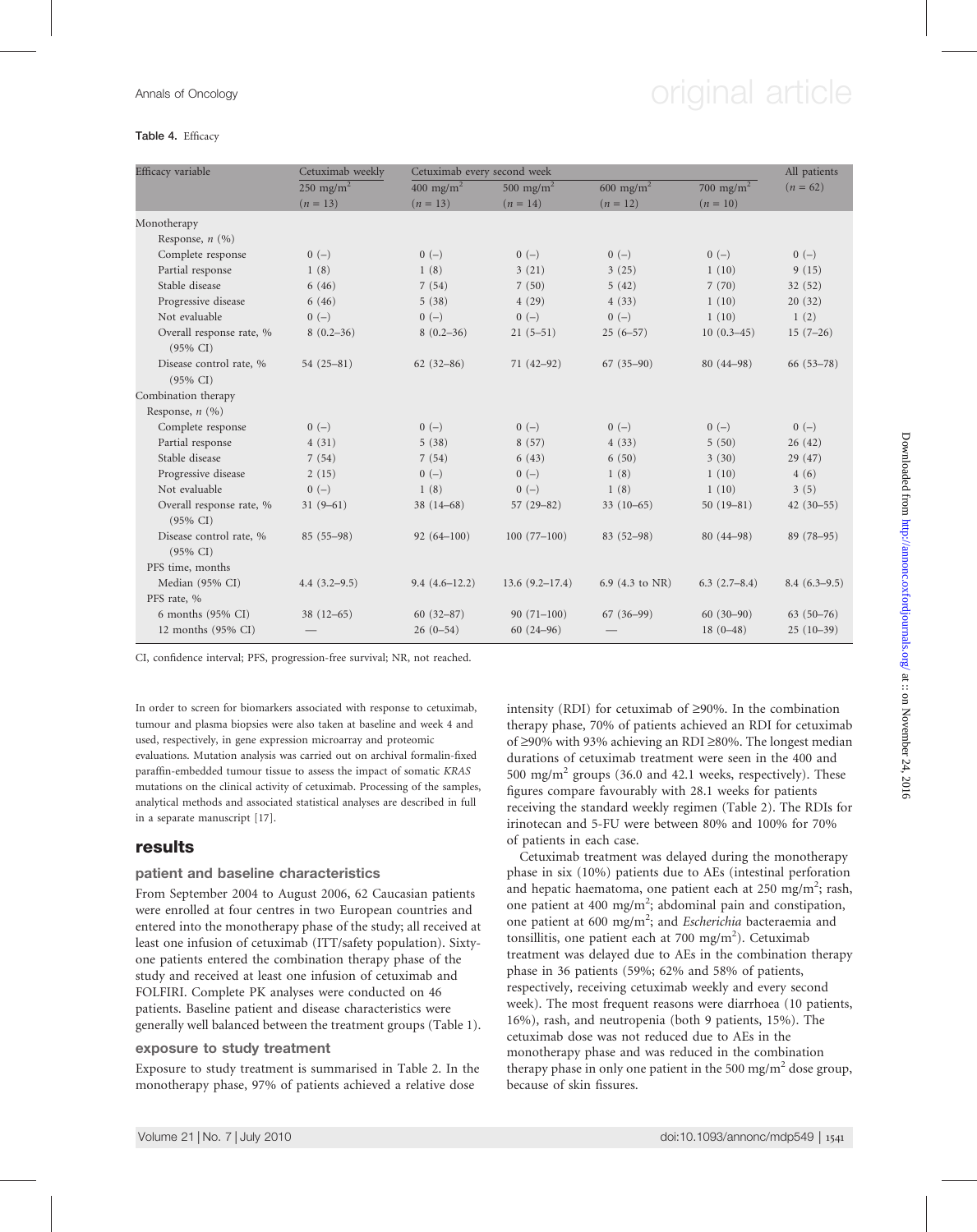# original article  $\overline{\phantom{a}}$  article  $\overline{\phantom{a}}$



Figure 1. Pharmacokinetic evaluations. (A) Mean ( $\pm$ standard deviation) serum cetuximab concentrations at week 5 (logarithmic scale); (B) Median serum cetuximab trough concentrations (µg/ml).

#### dose-limiting toxicity

DLT was not reported for any of the patients receiving 400, 500 or 600 mg/ $m<sup>2</sup>$  of cetuximab every second week. Following dose escalation, a DLT (grade 4 dyspnoea) developed in one of 10 patients treated at 700 mg/m<sup>2</sup>. The MTD was therefore not reached.

#### adverse events

The most common cetuximab-related AEs in the monotherapy phase were skin and s.c. tissue disorders (97% of patients, predominantly rash). With the exception of one case of rash (grade 3), all events were grade 1 or 2. In the combination therapy phase, the most common treatment-related AEs were gastrointestinal disorders (90% of patients; mainly diarrhoea) followed by skin and s.c. tissue disorders (80% of patients; mainly rash). As summarised in Table 3, the most frequently reported treatment-related grade 3/4 AEs observed during the combination therapy phase were diarrhoea (30%), neutropenia (25%), and rash (15%).

No patients experienced grade 3/4 IRRs. Thirteen patients (21%) developed a grade 1/2 IRR during cetuximab monotherapy, and two further patients developed a grade 1 IRR during combination therapy. Acne-like skin rash was reported for 60 patients (97%) in the monotherapy phase, reaching grade 3 in only one patient (2%) at 400 mg/m<sup>2</sup>. In the combination therapy phase, acne-like rash reached grade 3 in nine (15%) patients (Table 3).

The patient who experienced grade 4 dyspnoea during the monotherapy phase died 14 days after the first dose of 700 mg/m<sup>2</sup> of cetuximab due to disease progression. Twelve further patients died within 30 days after the last dose of study treatment, due to disease progression (four patients), unrelated illness (four patients), disease-related complication (two patients) or unknown cause (two patients). None of the deaths were considered to be related to study treatment.

### activity

Overall, in the monotherapy phase of the study, 9 (15%) patients had a partial response (PR), 32 (52%) showed stable disease (less than a 50% reduction and less than a 25% increase in the sum of the products of two perpendicular diameters of all measured lesions and the appearance of no new lesions), and 20 (32%) had PD (Table 4). Hence, the best overall response rate was 15% and the overall disease control rate 66%. Analysable DNA was extracted from the archival tumour tissue of 48 patients in the ITT/safety population. KRAS codon 12 or 13 mutations were detected in 19 of 48 tumours (40%). Responses to cetuximab monotherapy were seen in 8 of 29 patients whose tumours were wild type for KRAS and zero of 19 patients whose tumours carried KRAS mutations ( $P = 0.015$ ).

In the cetuximab plus FOLFIRI combination therapy phase of the study, 26 (42%) patients showed a PR, 29 (47%) stable disease, and 4 (6%) PD, the best overall response rate therefore being 42% and the overall disease control rate 89%. There were no notable differences in response rate between the dose groups. The overall median PFS time was 8.4 months. The risk of disease progression was lower in patients whose tumours were KRAS wild type compared with those whose tumours carried KRAS mutations (median PFS time 9.4 versus 5.6 months, respectively, hazard ratio 0.47, log-rank  $P = 0.0475$ ).

### pharmacokinetics

Across all treatment groups, a similar level of interpatient variability was observed in the cetuximab concentration–time profiles of week 5 (Figure 1A). Trough concentration values for the 500 and 600 mg/m<sup>2</sup> every-second-week dosing regimen were comparable to the current standard weekly regimen. Cetuximab serum trough concentrations for the 700 mg/m<sup>2</sup> every-second-week regimen deviated substantially from the other dose regimens, with higher trough concentrations in conjunction with delayed steady-state conditions. The 700 mg/m<sup>2</sup> dose group did not reach steady state on week 5 when PK evaluations were carried out. When steady state seemed to be reached (around week 11), the median trough concentration was roughly twice that of the other doses (Figure 1B). Cetuximab serum concentrations and exposure increased with dose. The increase in  $AUC_{0-t}$  and  $C_{av}$  for the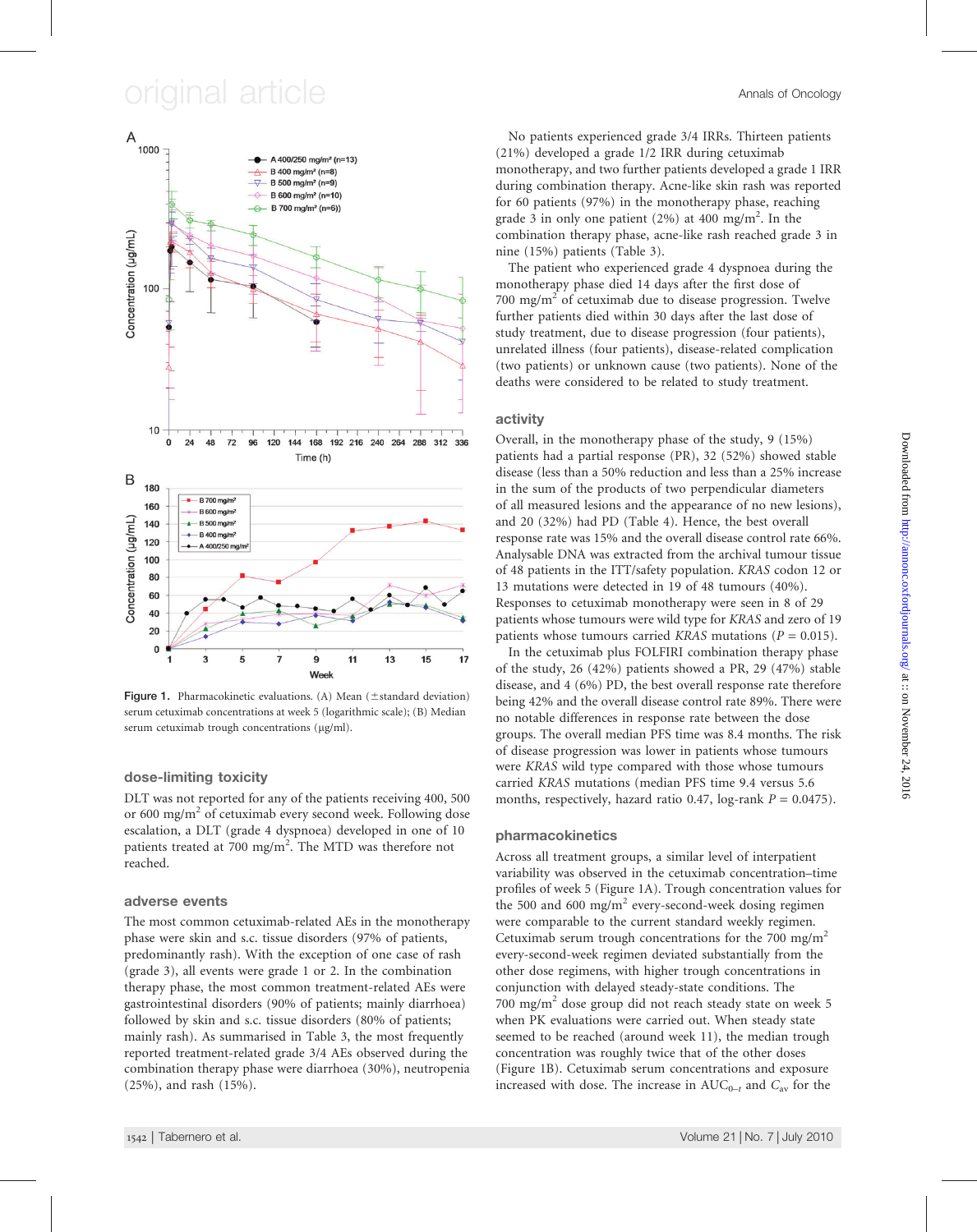# Annals of Oncology **Annals of Oncology** original article

#### Table 5. Pharmacokinetic parameters of cetuximab at steady state (individual serum concentration data derived during week 5)

| Variable                 | Cetuximab weekly          |                       | Cetuximab every second week |                       |                       |  |  |  |
|--------------------------|---------------------------|-----------------------|-----------------------------|-----------------------|-----------------------|--|--|--|
|                          | 400/250 mg/m <sup>2</sup> | 400 mg/m <sup>2</sup> | 500 mg/m <sup>2</sup>       | 600 mg/m <sup>2</sup> | 700 mg/m <sup>2</sup> |  |  |  |
|                          | $(n = 13)$                | $(n=8)$               | $(n = 9)$                   | $(n = 10)$            | $(n = 6)$             |  |  |  |
| $C_{\text{max}}$ , µg/ml |                           |                       |                             |                       |                       |  |  |  |
| Mean (SD)                | 210 (54)                  | 237(32)               | 306(63)                     | 309(93)               | 447 (63)              |  |  |  |
| Range                    | 140-293                   | 179-277               | 215-421                     | $171 - 528$           | 395-541               |  |  |  |
| $t_{\text{max}}$ (h)     |                           |                       |                             |                       |                       |  |  |  |
| Median                   | 3.75                      | 3.00                  | 4.00                        | 4.00                  | 3.63                  |  |  |  |
| Range                    | $1.0 - 5.25$              | $2.0 - 24.0$          | $1.0 - 24.0$                | $3.0 - 20.25$         | $3.25 - 4.22$         |  |  |  |
| $AUC_{0-t}$ (µg/ml*h)    |                           |                       |                             |                       |                       |  |  |  |
| Mean (SD)                | 17 787 (6739)             | 28 202 (6711)         | 35 794 (8180)               | 44 392 (22 349)       | 60 927 (9340)         |  |  |  |
| Range                    | 9984-29 719               | 20 416-39 118         | 23 840-46 775               | 21 272-97 508         | 50 548-72 336         |  |  |  |
| $C_{\rm av}$ (µg/ml)     |                           |                       |                             |                       |                       |  |  |  |
| Mean (SD)                | 105.9(40.1)               | 83.9 (20.0)           | 106.5(24.3)                 | 132.1(66.5)           | 181.3(27.8)           |  |  |  |
| Range                    | 59.4-176.9                | $60.8 - 116.4$        | $71.0 - 139.2$              | $63.3 - 290.2$        | 150.4-215.3           |  |  |  |
| $t_{1/2}$ (h)            |                           |                       |                             |                       |                       |  |  |  |
| Mean (SD)                | 100.6(32.3)               | 134.7 (38.6)          | 137.0(44.5)                 | 133.2(20.4)           | 156.1(48.5)           |  |  |  |
| Range                    | $41.4 - 159.1$            | 65.8-178.7            | 71.4-207.8                  | $100.7 - 163.4$       | 110.3-236.5           |  |  |  |
| CL (l/h)                 |                           |                       |                             |                       |                       |  |  |  |
| Mean (SD)                | 0.027(0.009)              | 0.027(0.007)          | 0.026(0.008)                | 0.028(0.011)          | 0.019(0.004)          |  |  |  |
| Range                    | $0.015 - 0.044$           | $0.019 - 0.039$       | $0.018 - 0.041$             | $0.010 - 0.052$       | $0.015 - 0.027$       |  |  |  |
| $V_{ss}$ (1)             |                           |                       |                             |                       |                       |  |  |  |
| Mean (SD)                | 3.82(1.38)                | 4.90(1.09)            | 4.76(1.40)                  | 5.32(1.76)            | 4.11(0.93)            |  |  |  |
| Range                    | $1.92 - 6.64$             | $3.57 - 6.70$         | $3.56 - 8.03$               | $2.34 - 9.18$         | $2.98 - 5.58$         |  |  |  |
| $C_{\text{min}}$ (µg/ml) |                           |                       |                             |                       |                       |  |  |  |
| Mean (SD)                | 49.6 $(26.1)$             | 25.6(11.8)            | 34.7(16.0)                  | 47.3(30.8)            | 69.9(25.4)            |  |  |  |
| Range                    | $11.0 - 82.9$             | $6.4 - 42.0$          | $7.2 - 52.7$                | $20.4 - 113.0$        | $46.7 - 110.0$        |  |  |  |
|                          |                           |                       |                             |                       |                       |  |  |  |

 $C_{\text{max}}$  maximal plasma concentration; SD, standard deviation;  $t_{\text{max}}$  time to maximum concentration; AUC<sub>0-t</sub>, area under the plasma concentration–time curve from zero to infinity;  $C_{\text{av}}$ , mean plasma concentration;  $t_{1/2}$ , terminal half-life; CL, total plasma clearance;  $V_{ss}$ , volume of distribution at steady state;  $C_{\text{min}}$ , trough plasma concentration.

every-second-week 400, 500, 600 and 700 mg/m<sup>2</sup> dosing regimens was approximately dose proportional. PK parameters  $t_{1/2}$ , CL and  $V_{ss}$  were comparable between the standard weekly and every-second-week 400, 500 and 600 mg/m<sup>2</sup> dosing regimens. In terms of exposure, the every-second-week 500 mg/m<sup>2</sup> dosing regimen matched more similarly the exposure of the 250 mg/m<sup>2</sup> weekly schedule (AUC<sub>0-t</sub> 35 794 versus 35 574 lg/ml\*h). Derived PK parameters at week 5 (Table 5) indicated differences in PK for the 700 mg/m<sup>2</sup> every-second-week regimen compared with the other dose regimens (prolonged half-life, reduced clearance).

#### immunohistochemical analysis of the EGFRsignalling pathway

As measured by immunohistochemistry in paired skin biopsies, the levels of EGFR signalling inhibition at week 4 (trough concentrations) were comparable in the weekly and the everysecond-week schedules, with no relevant differences apparent across the dose-level groups (data not shown).

### discussion

This study has demonstrated that cetuximab can be safely administered as monotherapy and in combination with FOLFIRI at doses between 400 and 700 mg/ $m<sup>2</sup>$  on a once everysecond-week schedule. Grade 3 acne-like rash was observed

in 16% of patients. This incidence rate is comparable to that reported in previous studies employing a standard weekly administration schedule [3, 16, 19]. Similarly, as grade 3/4 IRRs were not reported, every-second-week administration did not appear to have increased the frequency or intensity of such reactions. At 30% overall, the incidence of grade 3/4 diarrhoea was higher than has been previously reported for standard weekly cetuximab combined with FOLFIRI [16, 19]. However, there was no indication in the current study that this higher incidence was associated with every second week compared with standard weekly administration of cetuximab (Table 3) and may therefore have been a consequence of the particular two-part study design.

On the basis of the results of this study, other authors have confirmed the feasibility of cetuximab administration at 500 mg/m<sup>2</sup> every second week. Pfeiffer et al. [20] reported that salvage therapy with an every-second-week 500 mg/m<sup>2</sup> cetuximab plus irinotecan regimen was convenient, effective and well tolerated in patients with advanced colorectal cancer (CRC) in whom prior 5-FU, irinotecan and oxaliplatin had failed. Furthermore, in a study of advanced CRC patients who had progressed after at least one line of prior therapy, Martin-Martorell et al. [21] concluded that the efficacy and toxicity of cetuximab plus irinotecan were very similar when cetuximab was administered on a weekly and a once every-secondweek schedule. It was apparent from these studies that the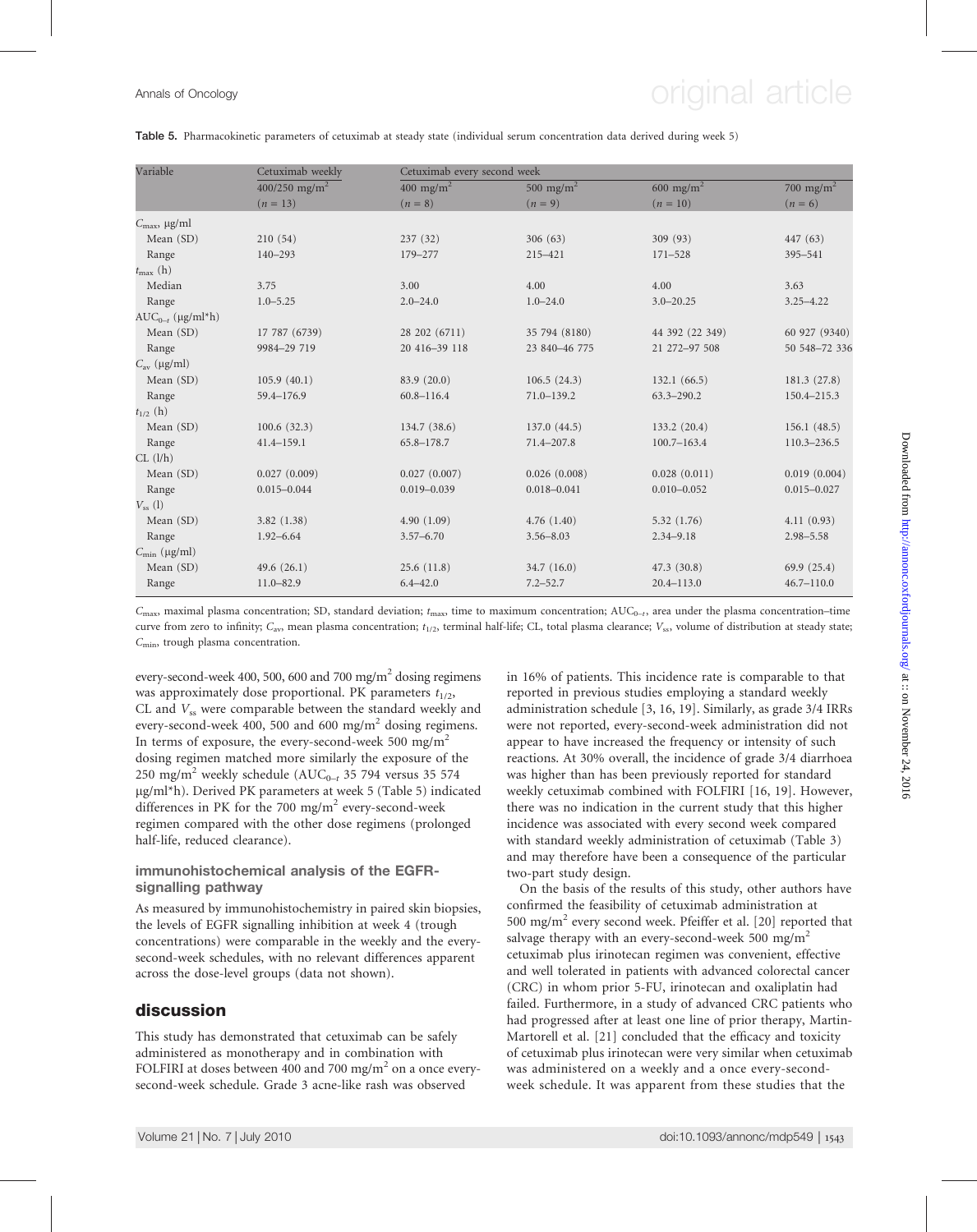# original article Annals of Oncology

every-second-week administration of cetuximab was not associated with an increase in the risk of IRRs or other cetuximab-associated side-effects, such as acne-like rash. Furthermore, data from the EVEREST dose-escalation study indicated that weekly administration of cetuximab at 500  $mg/m<sup>2</sup>$  was generally well tolerated in patients who had no or only mild skin reactions after an initial 3 weeks of standard cetuximab therapy [22].

In the present study, cetuximab administered weekly or every second week was generally well tolerated. The median durations of cetuximab treatment in the every-second-week schedule compared favourably with that of patients receiving the standard weekly regimen. The low numbers of patients in each group preclude the drawing of firm conclusions regarding the relative activity of the different regimens. In the monotherapy phase of the study, nine of 62 patients responded to treatment, giving an overall response rate of 15%. Considering in particular the 48 patients analysed for KRAS tumour mutation status, responses were only apparent in the subgroup whose tumours were wild type for KRAS (8 of 29 patients, 28%), with no responses reported for those (0 of 19) whose tumours were carrying mutations of the gene  $(P = 0.015)$ . Overall, the risk of disease progression was also found to be significantly lower in patients with KRAS wild type compared with KRAS-mutant tumours (hazard ratio 0.47;  $P = 0.0475$ , further highlighting the importance of KRAS status as clinical biomarker (these analyses are reported in full elsewhere). Although a degree of caution should be exercised given the small number of patients enrolled in this phase I study, the efficacy data are nevertheless consistent with the retrospective KRAS mutation analyses of the randomised CRYSTAL [16] and OPUS [13] studies, in that they confirm that the benefit of cetuximab treatment in the first-line setting is limited to patients with KRAS wild-type tumours. In the combination therapy phase, the overall response rate was 42%. This is comparable with first-line response rates for cetuximab plus FOLFIRI of 47% reported for other studies [16, 19].

PK parameters of cetuximab following the weekly standard dosing regimen were in good agreement with published data [23]. Trough concentration values for the 500 and 600 mg/m<sup>2</sup> every-second-week dosing regimen were comparable to the current standard weekly regimen, in contrast to those for the 400 and 700 mg/m<sup>2</sup> dose levels. A linear relationship for AUC<sub>0-t</sub> for the every-second-week 400, 500 and 600 mg/m<sup>2</sup> dosing regimens could be observed whereas half-life, clearance and volume of distribution remained at constant levels. However, relevant differences in PK behaviour were observed at the 700 mg/m<sup>2</sup> every-second-week dose level. Globally, these data indicate that the closest PK match to the weekly standard regimen will be provided by every-second-week administration of 500 or 600 mg/m<sup>2</sup>, with 500 mg/m<sup>2</sup> being the dose of choice on this schedule in terms of convenience and feasibility.

The essential equivalence of standard weekly and everysecond-week administration was further indicated by the functional data derived from immunohistochemical analysis in patient skin biopsies of the baseline to week 4 changes in expression level of a panel of proteins associated with EGFR signalling (data not shown). No relevant differences in the change in the levels were apparent between the weekly and

every-second-week cetuximab schedules, at any of the tested dose levels.

In conclusion, this study has demonstrated that cetuximab can safely be administered as first-line therapy for patients with mCRC at a once every-second-week dose of 400-700 mg/m<sup>2</sup>, both as a single agent and in combination with the standard irinotecan-based chemotherapy schedule FOLFIRI. PK exposure data indicate that the 500 mg/ $m<sup>2</sup>$  dose mirrors most closely standard weekly administration of cetuximab and is therefore the dose of choice in this schedule for future studies.

## funding

Merck KGaA.

### references

- 1. Cohen DJ, Hochster HS. Update on clinical data with regimens inhibiting angiogenesis and epidermal growth factor receptor for patients with newly diagnosed metastatic colorectal cancer. Clin Colorectal Cancer 2007; 7 (Suppl 1): S21–S27.
- 2. Adenis A, Aranda Aguilar E, Robin YM et al. Expression of the epidermal growth factor receptor (EGFR or HER1) and human epidermal growth factor receptor 2 (HER2) in a large scale metastatic colorectal cancer (mCRC) trial. J Clin Oncol 2005; 23 (Suppl): (Abstr 3630).
- 3. Cunningham D, Humblet Y, Siena S et al. Cetuximab monotherapy and cetuximab plus irinotecan in irinotecan-refractory metastatic colorectal cancer. N Engl J Med 2004; 351: 337–345.
- 4. Folprecht G, Lutz MP, Schoffski P et al. Cetuximab and irinotecan/5-fluorouracil/ folinic acid is a safe combination for the first-line treatment of patients with epidermal growth factor receptor expressing metastatic colorectal carcinoma. Ann Oncol 2006; 17: 450–456.
- 5. Goldstein NS, Armin M. Epidermal growth factor receptor immunohistochemical reactivity in patients with American Joint Committee on Cancer Stage IV colon adenocarcinoma: implications for a standardized scoring system. Cancer 2001; 92: 1331–1346.
- 6. Saltz LB, Meropol NJ, Loehrer PJ Sr et al. Phase II trial of cetuximab in patients with refractory colorectal cancer that expresses the epidermal growth factor receptor. J Clin Oncol 2004; 22: 1201–1208.
- 7. Li S, Schmitz KR, Jeffrey PD et al. Structural basis for inhibition of the epidermal growth factor receptor by cetuximab. Cancer Cell 2005; 7: 301–311.
- 8. Hadari YR, Doody JF, Wang YF et al. The IgG1 monoclonal antibody cetuximab induces degradation of the epidermal growth factor receptor. In ASCO Gastrointestinal Cancers Symposium 2004; (Abstr 234).
- 9. Prewett M, Rockwell P, Rockwell RF et al. The biologic effects of C225, a chimeric monoclonal antibody to the EGFR, on human prostate carcinoma. J Immunother Emphasis Tumor Immunol 1996; 19: 419–427.
- 10. Kang X, Patel D, Ng S et al. High affinity Fc receptor binding and potent induction of antibody-dependent cellular cytotoxicity (ADCC) in vitro by anti-epidermal growth factor receptor antibody cetuximab. J Clin Oncol 2007; 25 (Suppl): (Abstr 3041).
- 11. Zhang W, Gordon M, Schultheis AM et al. FCGR2A and FCGR3A polymorphisms associated with clinical outcome of epidermal growth factor receptor expressing metastatic colorectal cancer patients treated with single-agent cetuximab. J Clin Oncol 2007; 25: 3712–3718.
- 12. Nolting A, Fox FE, Kovar A. Clinical drug development of cetuximab, a monoclonal antibody. In Meibohm B (ed), Pharmacokinetics and Pharmacodynamics of Biotech Drugs: Principles and Case Studies in Drug Development. Weinheim, Germany: Wiley VCH Verlag GmbH & Co. KGaA 2006; 353–371.
- 13. Bokemeyer C, Bondarenko I, Makhson A et al. Fluorouracil, leucovorin, and oxaliplatin with and without cetuximab in the first-line treatment of metastatic colorectal cancer. J Clin Oncol 2009; 27: 663–671.
- 14. Jonker DJ, O'Callaghan CJ, Karapetis CS et al. Cetuximab for the treatment of colorectal cancer. N Engl J Med 2007; 357: 2040–2048.